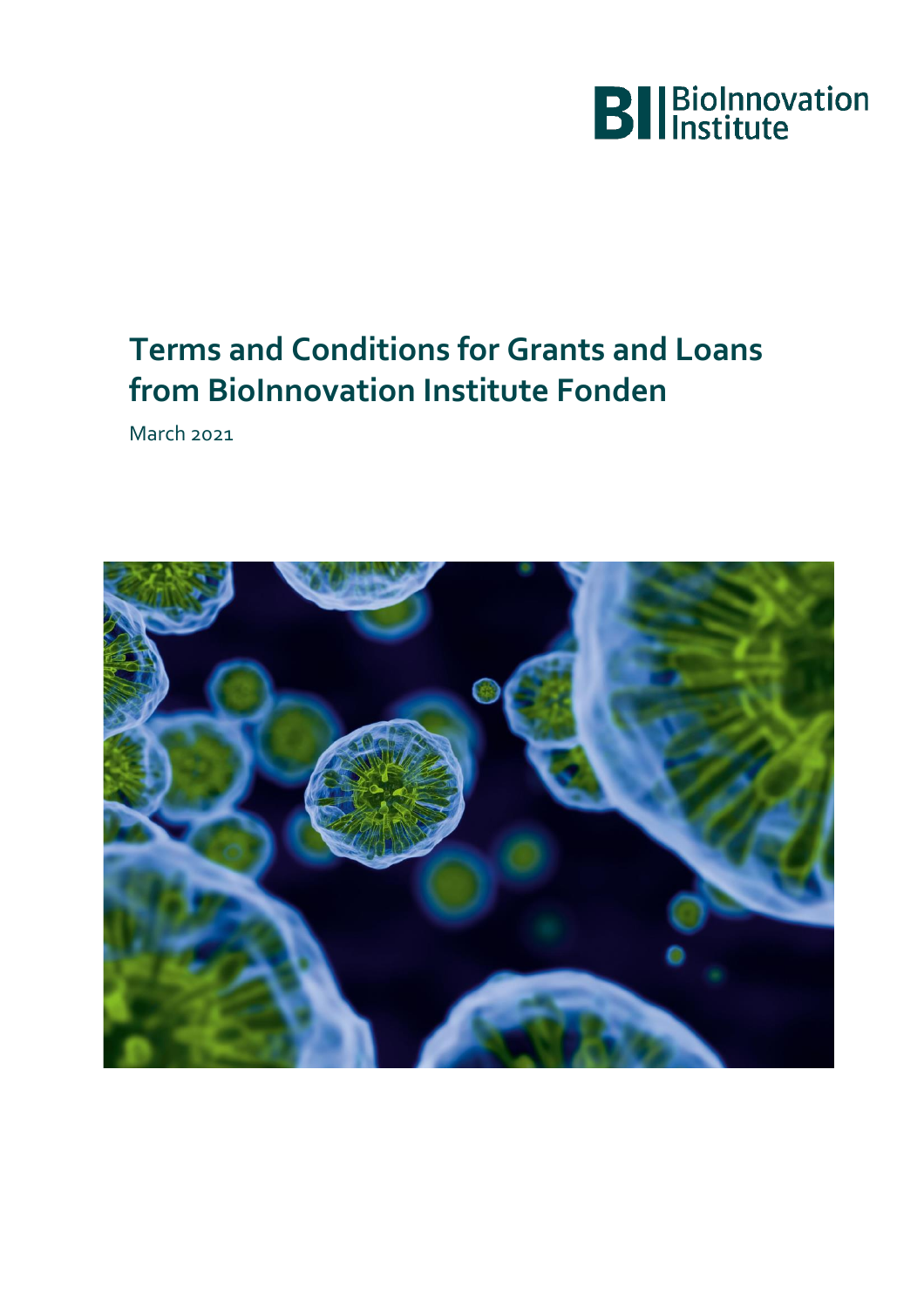# **Table of contents**

| 1.    |  |
|-------|--|
| 2.    |  |
| 3.    |  |
| 4.    |  |
| $5 -$ |  |
| 6.    |  |
| 7.    |  |
| 8.    |  |
| 9.    |  |
| 10.   |  |
| 11.   |  |
| 12.   |  |
| 13.   |  |
| 14.   |  |
| 15.   |  |
| 16.   |  |
| 17.   |  |
| 18.   |  |
| 19.   |  |
| 20.   |  |
| 21.   |  |
| 22.   |  |
|       |  |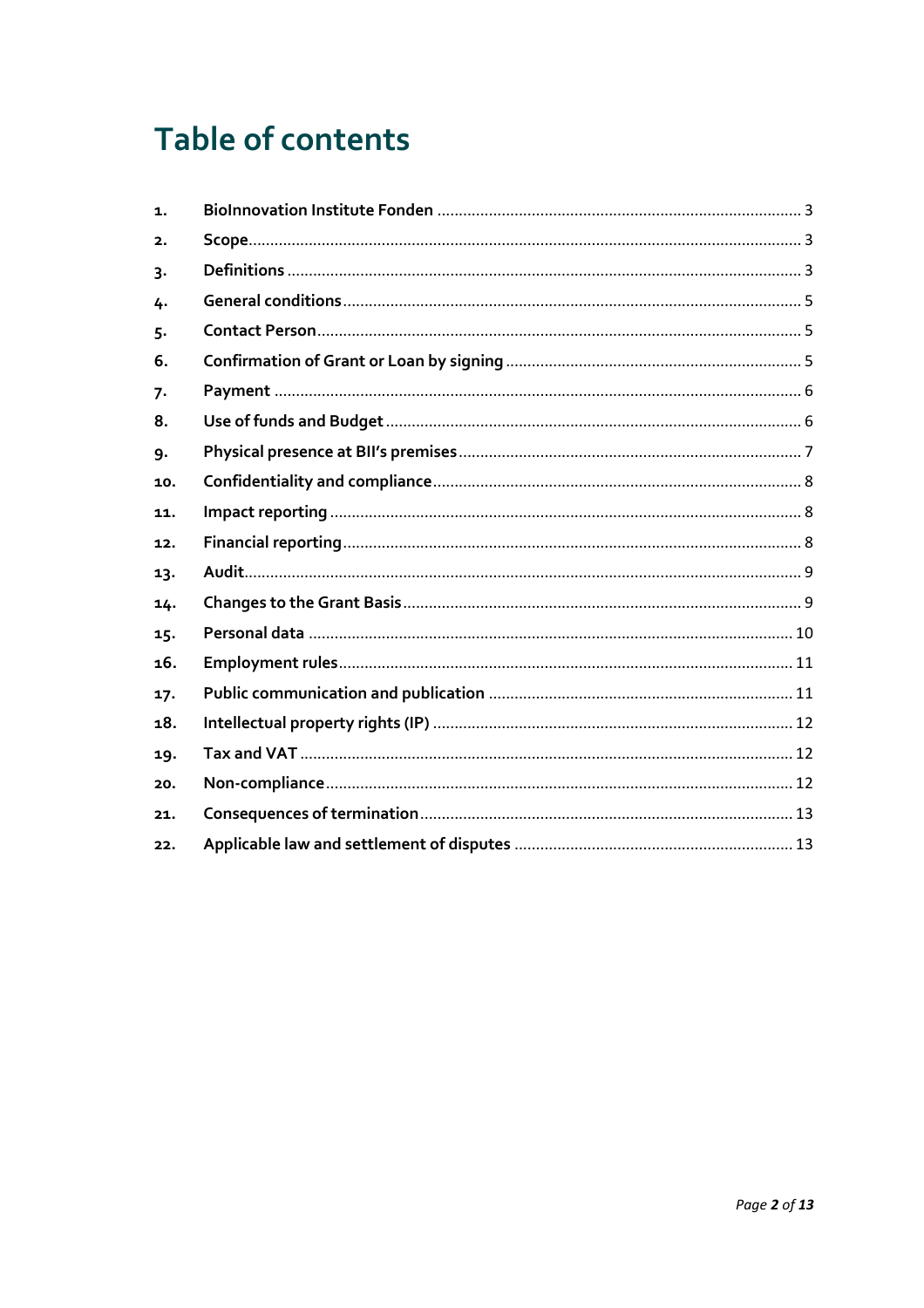# <span id="page-2-0"></span>**1. BioInnovation Institute Fonden**

BioInnovation Institute Fonden, Ole Maaløes Vej 3, DK-2200 Copenhagen N, CVR-no. 41059850 ("BII") is a Danish commercial foundation with a charitable aim. The Foundation has two objectives: 1) to own and operate the BioInnovation Institute and 2) promote research, innovation and entrepreneurship for the benefit of the public.

BII funds and supports the development of inventions, discoveries and companies operating within the biotechnology and life sciences sector, thus providing a basis for growth and creation of new jobs within biotechnology and life science.

# <span id="page-2-1"></span>**2. Scope**

These terms and conditions for Grants and Loans ("Terms and Conditions") apply to Grants and Loans awarded by BII. Further information on BII´s Grants and Loans can be found on BII's website: [https://bioinnovationinstitute.com/.](https://bioinnovationinstitute.com/)

# <span id="page-2-2"></span>**3. Definitions**

| Administrating<br>Institution | The primary institution or Company where the project supported by the Grant<br>or Loan is carried out and with which the Grant or Loan Recipient is associated.<br>The Administrating Institution oversees, administrates and is responsible for<br>budgeting and staff supported by the Grant or Loan. The Administrating Insti-<br>tution is responsible for accounting, auditing and for the Grant or Loan Recipi-<br>ent's compliance with the Administrating Institution's internal guidelines and<br>with the budget of the Grant or Loan. |
|-------------------------------|--------------------------------------------------------------------------------------------------------------------------------------------------------------------------------------------------------------------------------------------------------------------------------------------------------------------------------------------------------------------------------------------------------------------------------------------------------------------------------------------------------------------------------------------------|
| Applicant                     | The person or legal entity who applies for funding from BII and is registered in<br>BII's funding portal. The Applicant is responsible for the truthfulness of the ap-<br>plication and budget.                                                                                                                                                                                                                                                                                                                                                  |
| <b>Budget</b>                 | Must contain all foreseeable expenses that are requested to be funded by BII, as<br>well as, if applicable, funding from other parties and any co-funding for ex-<br>penses applied for in the application.                                                                                                                                                                                                                                                                                                                                      |
| Co-applicant                  | A person or legal entity for whom funding is requested in the application in ad-<br>dition to the Applicant. The call text will state if Co-applicants are applicable.                                                                                                                                                                                                                                                                                                                                                                           |
| Co-funding                    | Financial support from another party to a project which is also supported by BII.                                                                                                                                                                                                                                                                                                                                                                                                                                                                |
| Collaboration<br>Agreement    | Relevant for certain Grants and signed by BII and the Administrating Institution.<br>The Collaboration Agreement includes, among other things, special conditions<br>for handling IP.                                                                                                                                                                                                                                                                                                                                                            |
| Company                       | If the Grant or Loan is to be paid out to a company, the Grant or Loan Recipient<br>must establish a formal legal structure (a CVR number) to receive funds.                                                                                                                                                                                                                                                                                                                                                                                     |
| Conditional<br>Approval       | The preliminary approval of financial support by BII pending realisation of one<br>or more conditions.                                                                                                                                                                                                                                                                                                                                                                                                                                           |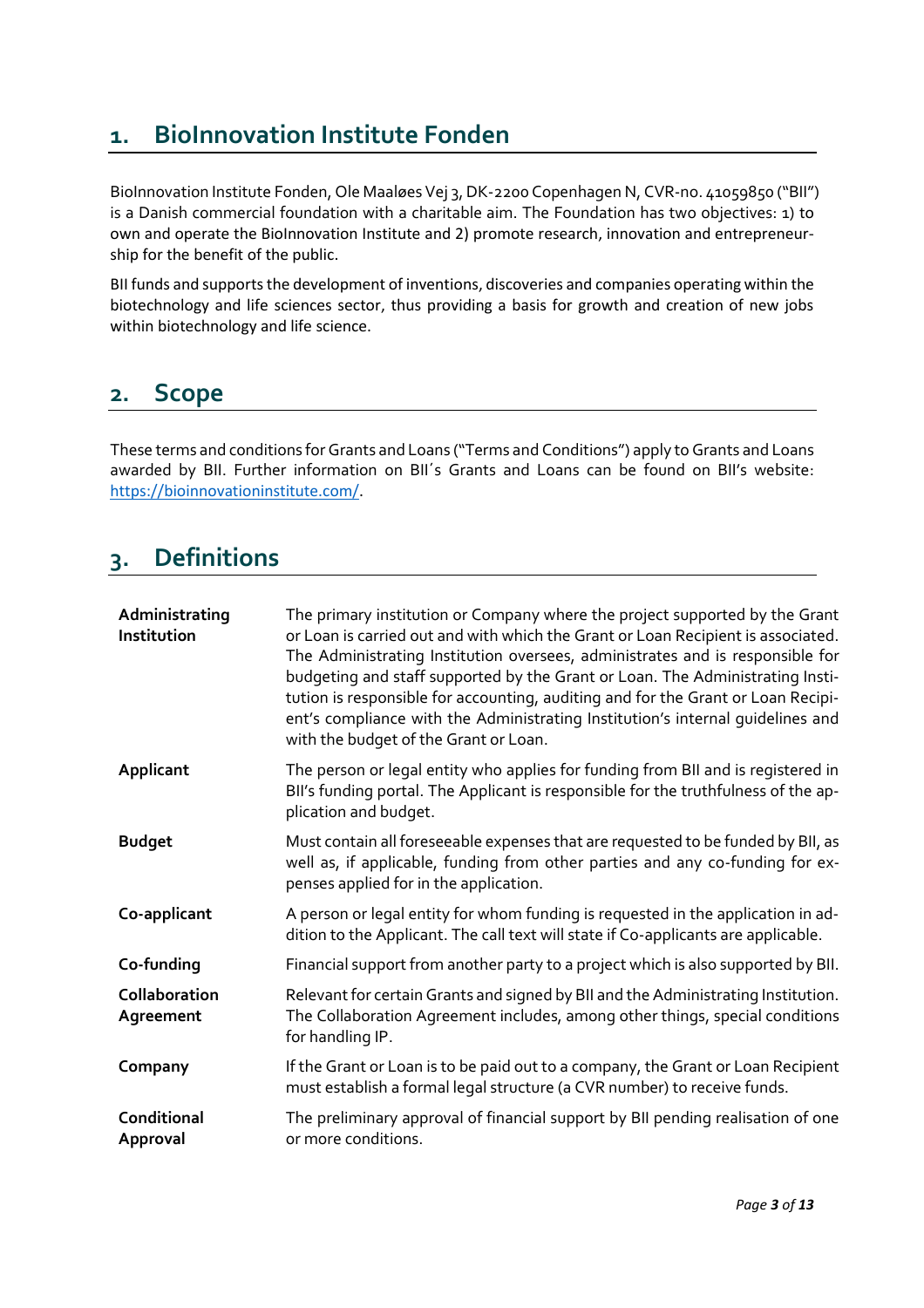| <b>Contact Person</b>                 | The employee in the BII secretariat who oversees the administration of Grants<br>and Loans and arranges the communication between Applicant / Grant or Loan<br>Recipient and the BII secretariat.                                                                                                                                                                                                               |
|---------------------------------------|-----------------------------------------------------------------------------------------------------------------------------------------------------------------------------------------------------------------------------------------------------------------------------------------------------------------------------------------------------------------------------------------------------------------|
| Convertible Loan<br><b>Note</b>       | Must be signed by BII and the Loan Recipient. The Convertible Loan Note con-<br>sists of the document itself including any supporting documents that may be<br>issued, e.g. side letter, milestone table, budget and confidentiality disclosure<br>agreement.                                                                                                                                                   |
| Grant                                 | Financial support awarded by BII to the Grant Recipient or the value of the sup-<br>port in form of participation in a BII program.                                                                                                                                                                                                                                                                             |
| <b>Grant Agreement</b>                | The letter in which BII informs the Grant Recipient that the Grant has been<br>awarded. Possible changes, exceptions and additional terms in relation to the<br>Grant will be stated in the Grant Agreement. By signing the Grant Agreement,<br>the Grant Recipient confirms the agreement between the Grant Recipient and<br>BII.                                                                              |
| <b>Grant Basis</b>                    | The call related to the project in question (if applicable), the application (includ-<br>ing budget and appendices), the Grant Agreement, these Terms and Condi-<br>tions, the Collaboration Agreement (if applicable) and the Sub-lease Agreement<br>(if applicable). Any subsequent adjustments or additions related to the Grant<br>that are approved in writing by BII will become part of the Grant Basis. |
| <b>Grant or Loan</b><br>Recipient     | When an application is selected to receive funding, the Applicant becomes the<br>Grant Recipient for a Grant or a Loan Recipient for a Loan. It is the responsibility<br>of the Grant or Loan Recipient to inform the Administrating Institution of the<br>conditions for the Grant or Loan (if applicable).                                                                                                    |
| Loan                                  | The financial support in the form of a convertible loan provided by BII to the<br>Loan Recipient.                                                                                                                                                                                                                                                                                                               |
| <b>Loan Basis</b>                     | The call related to the project in question (if applicable), the application (includ-<br>ing budget and appendices), the Conditional Approval, the Convertible Loan<br>Note, these Terms and Conditions and the Sub-lease Agreement (if applicable).<br>Any subsequent adjustments or additions related to the Loan that are approved<br>in writing by BII will become part of the Loan Basis.                  |
| <b>The Novo Nordisk</b><br>Foundation | The Novo Nordisk Foundation is a Danish foundation with corporate interests.<br>The Foundation has two objectives: 1) to provide a stable basis for the commer-<br>cial and research activities of the companies in the Novo Group; and 2) to sup-<br>port scientific, humanitarian and social purposes. The Novo Nordisk Foundation<br>is the primary funder of BII.                                           |
| <b>ORCID</b>                          | An identifier by which a researcher can associate variations in name and re-<br>search results providing precise and reliable linkage. ORCID helps to ensure that<br>a Grant or Loan Recipient is credited correctly. Additionally, BII can use data<br>from ORCID in its work to map the scientific and societal impact of BII's Grants<br>and Loans.                                                          |
| <b>Project Period</b>                 | The Project Period is the duration of the project as specified in the Grant or Loan<br>Basis. The amount awarded must be used during the Project Period unless oth-<br>erwise specified in the Loan Basis.                                                                                                                                                                                                      |
| Tranche                               | A portion of the total Loan. Tranche sizes and timings are determined according<br>to pre-defined milestones in the Convertible Loan Note.                                                                                                                                                                                                                                                                      |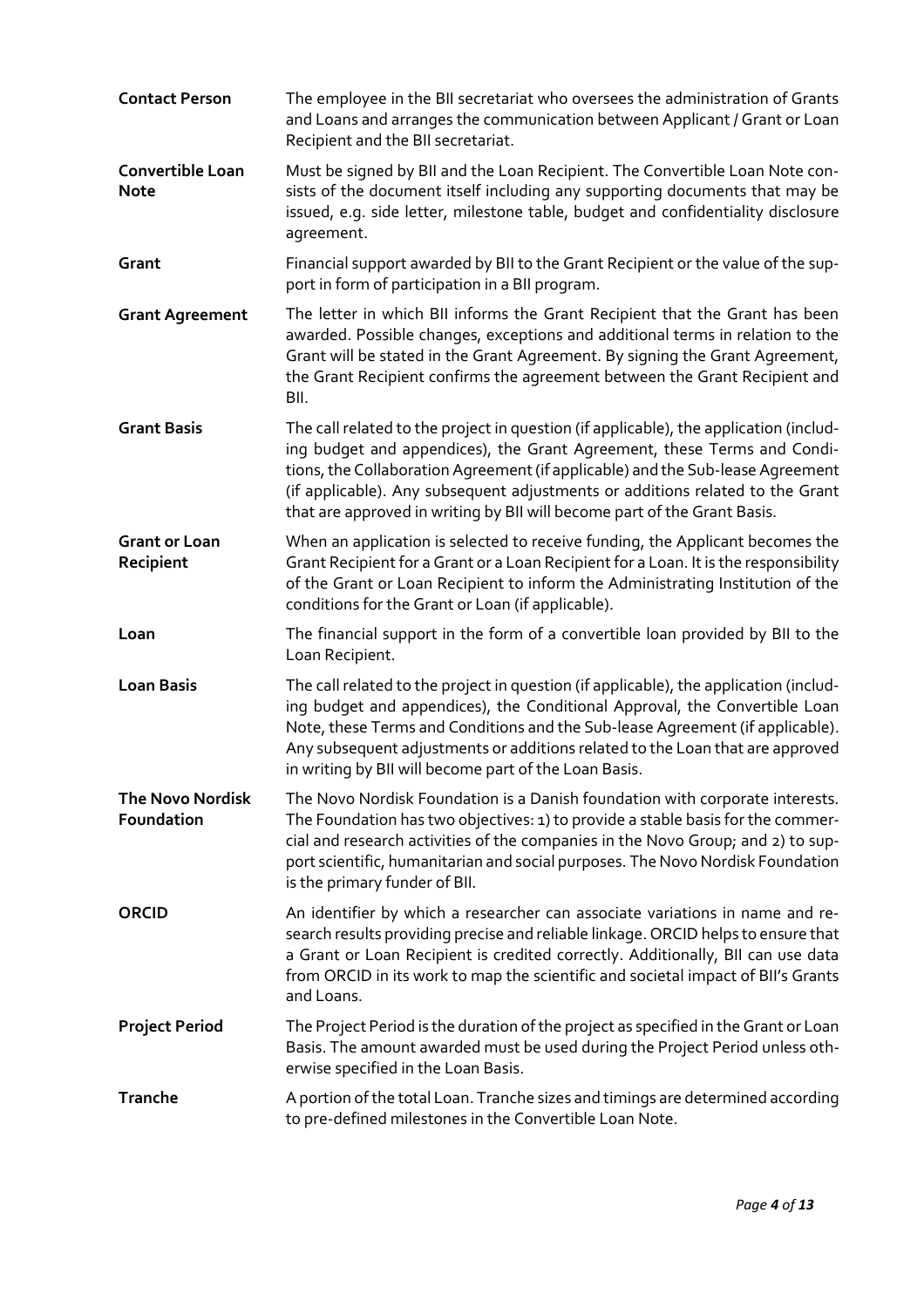# <span id="page-4-0"></span>**4. General conditions**

# **4.1. Conditions governing the Grants and Loans**

By signing the documents constituting the Grant or Loan Basis, the Grant or Loan Recipient agrees to these Terms and Conditions.

# **4.2. Amendments of the Terms and Conditions**

BII reserves the right to amend these Terms and Conditions with effect from the date on which the Grant or Loan Recipient and the Administrating Institution have been notified of the amendments.

# **4.3. Compliance with code of conduct**

The Grant or Loan Recipient must comply with BII's code of conduct which is available on BII's website: [https://bii.dk/wp-content/uploads/BII-Code-of-conduct-March-2021.pdf.](https://bii.dk/wp-content/uploads/BII-Code-of-conduct-March-2021.pdf)

## **4.4. Rules for Eligibility**

The BII's Rules for Eligibility applies to all Grant and Loan Recipients and can be found on BII's website.

# **4.5. Responsibility**

The Grant or Loan Recipient is responsible for the project supported by the Grant or Loan from BII. BII is responsible only to the Grant or Loan Recipient for upholding the Grant or Loan.

# <span id="page-4-1"></span>**5. Contact Person**

Questions must be addressed to the Contact Person at BII's secretariat mentioned in the Grant Agreement or the Convertible Loan Note or to BII at e-mail: [info@bii.dk.](mailto:info@bii.dk) The Administrating Institution must inform the Grant or Loan Recipient of any communication between the Administrating Institution and BII.

# <span id="page-4-2"></span>**6. Confirmation of Grant or Loan by signing**

## **6.1. Confirmation by signing**

By signing the documents constituting the Grant or Loan Basis, the Grant or Loan Recipient confirms the validity of the information in the relevant documents. Moreover, the Grant or Loan Recipient confirms that the Grant or Loan will be used for the purpose defined by the Grant or Loan Basis and within the Budget provided. This applies to the entire Project Period. At the same time the Grant or Loan Recipient accepts these Terms and Conditions.

# **6.2. Deadline for accepting Grants**

The signed Grant Agreement must be submitted to BII no later than 1 month from the date of the agreement. If BII does not receive a signed Grant Agreement from the Grant Recipient in due time, BII can choose to consider the Grant annulled.

## **6.3. Deadline for accepting Loans**

The Conditional Approval contains certain conditions that must be fulfilled by the Loan Recipient before the Loan can be paid to the Loan Recipient. The Conditional Approval will state the deadline.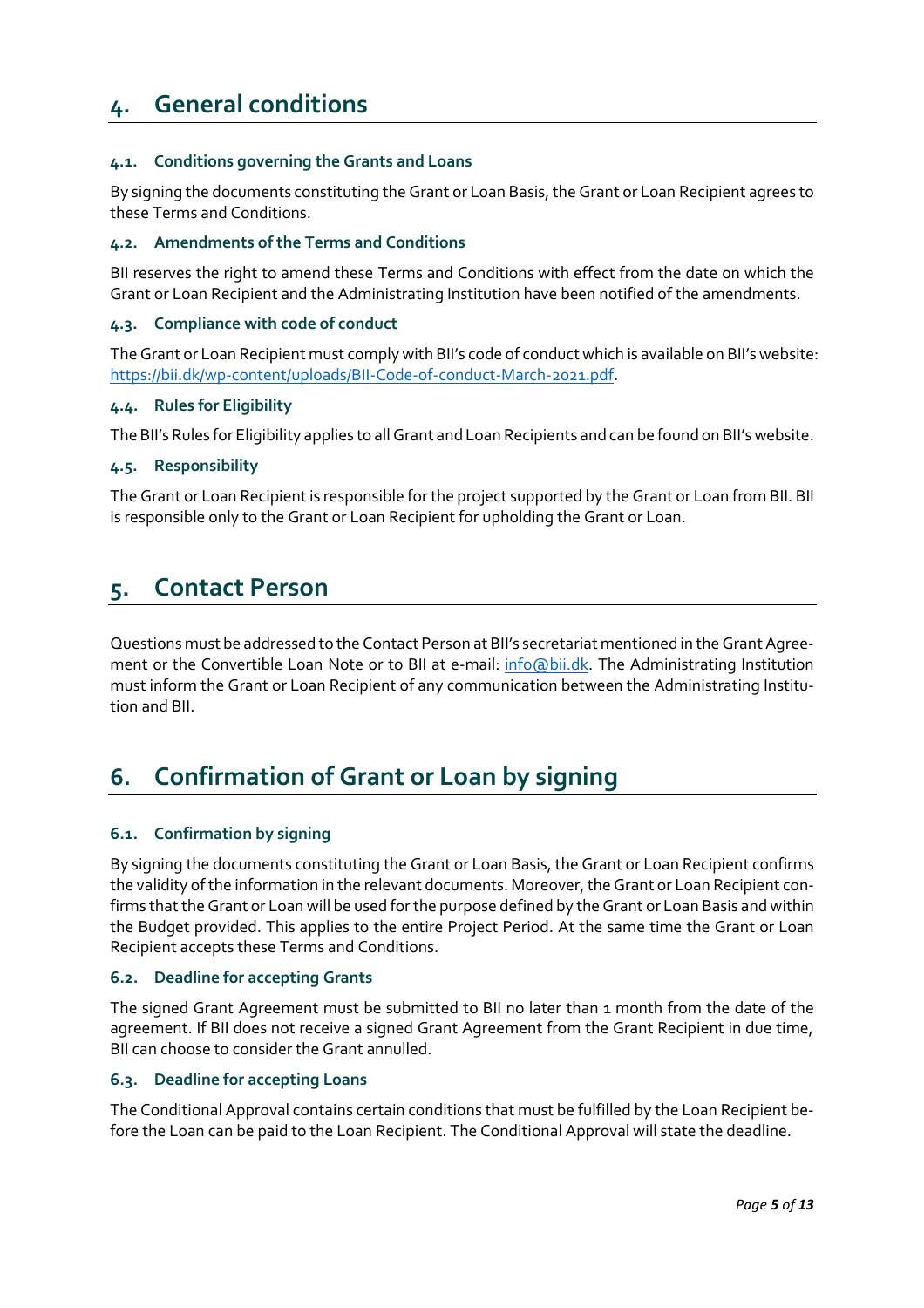# <span id="page-5-0"></span>**7. Payment**

# **7.1. Payment Plan**

Based on the approved Budget, BII will generate a payment plan for the Project Period.

# **7.2. Payment Instalments**

The Grant or Loan Basis will state whether a Grant or Loan will be paid in one instalment, in yearly instalments or other instalments (also referred to as tranches in connection with Loans). In case of yearly instalments, the Grant or Loan Recipient must submit a new request for payment each year in advance of the next budget year. In case of tranches, the Loan Recipient must submit a new request for payment following the approval of the previous tranche period. Please note that the budget year follows the Project Period and not the calendar year, unless otherwise stated in the Grant or Loan Basis.

## **7.3. Request for payment**

Payment of a Grant or Loan requires that the Administrating Institution submits a request for payment via BII's funding portal. BII must receive the request for payment within one year following the date of the Grant Agreement or Convertible Loan Note. If BII does not receive the request for payment in due time, the Grant or Loan will be considered annulled.

## **7.4. Payments**

Payments cannot be made to personal accounts and are made exclusively to a bank account belonging to the Administrating Institution of the Grant or Loan Recipient. Companies must be registered with a CVR number to receive payments.

# **7.5. Multiple recipients**

If a Grant is shared among multiple recipients, it is the responsibility of the Grant Recipient that the funding is divided between these according to the Grant Basis. It is the Grant Recipient's responsibility to inform any such other recipient about the Grant and about these Terms and Conditions.

# <span id="page-5-1"></span>**8. Use of funds and Budget**

## **8.1. Use**

The Grant or Loan must be used in compliance with the Grant or Loan Basis, unless otherwise stated in the Grant Agreement or Convertible Loan Note.

## **8.2. Administrative Support**

Administrative Support can constitute up to 5% of the Grant. Administrative Support must be applied for and must be included in the Grant budget. Administrative Support can only be used for administrative expenses that are directly related to the research project supported by the Grant, such as accounting, auditing and reporting.

# **8.3. Overhead**

BII does not support overhead expenses for Grants, i.e. expenses not directly related to and relevant to the project supported by the Grant. Maintenance of buildings is an example of overhead expenses.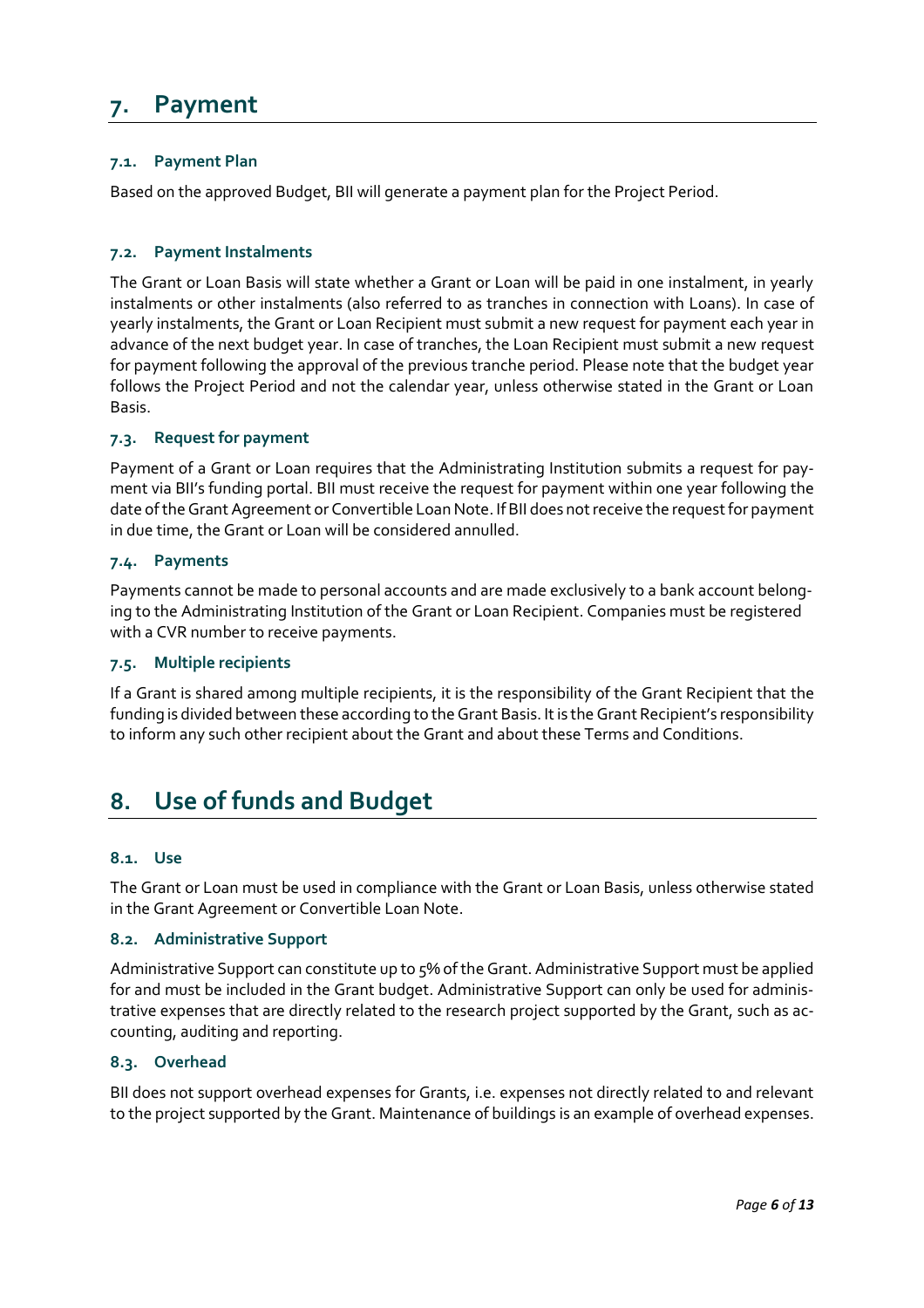# **8.4. Equipment**

Equipment that has been acquired by means of the Grant or Loan in accordance with the Grant or Loan Basis must remain at the place of research at the full disposal of the Grant or Loan Recipient as long as it is in use in relation to the research project supported by the Grant or Loan. When a Loan recipient exits the BII premises after the end of the Project Period, the equipment follows the Loan Recipient.

# **8.5. Sale of Equipment**

In the following cases, the equipment that has been acquired for use at the BII premises must be sold for the best possible price and the proceeds will go to BII:

- if a Loan is terminated before the end of the Project Period or
- if the Company that has administered the Loan closes down during or at the end of the Project Period.
- •

# **8.6. Unused Funds**

Any unused funds must be returned to BII no later than three months after the end of the Project Period. Unused funds must be transferred to BII's bank account according to instructions from BII. The Administrating Institution must confirm in writing to BII when the amount has been transferred.

# **8.7. Closing of Funds**

Regardless of reporting requirements, all Grants and Loans must be closed by the Administrating Institution / the Company via BII's funding portal by entering the total amount used and any remaining unused funds. This must take place no later than three months after the Project Period end date.

# <span id="page-6-0"></span>**9. Physical presence at BII's premises**

# **9.1. Requirement for on-site presence for certain programs**

For some of BII's programs, it will be stated in the Grant or Loan Basis that the Grant or Loan Recipients are required to work on-site at the BII premises during the program. The on-site presence is of utmost importance for BII in order to ensure collaboration and sharing of knowledge and know-how between Grant Recipients, Loan Recipients and other researchers or experts at BII. When staying at the BII premises, the Grant or Loan Recipients must comply with the BII House Rules.

## **9.2. Rent**

For the entire duration of the program at BII's premises, the Grant or Loan Recipients will pay a monthly rent for the use of laboratory and office space. The price will be calculated per person, and information about the current prices for the rent can be obtained by contacting the BII secretariat. A selection of laboratory consumables can be obtained through BII with no extra costs since the price for this is included in the monthly rent. The Grant or Loan Recipients will receive a Sub-Lease Agreement to be signed.

# **9.3. Insurance**

BII assumes no responsibility for damages or losses occurred in relation to work carried out in the offices or laboratories at BII such as damaged equipment, personal injury, operating or consequential loss or the loss or damage of personal belongings. Consequently, all participants in the BII programs located at the BII premises are required to uphold appropriate insurance coverage for the duration of their stay. For Grants or Loans where the Administrating Institution places employees at BII, it is the responsibility of the Administrating Institution to uphold appropriate insurance coverage covering those employees.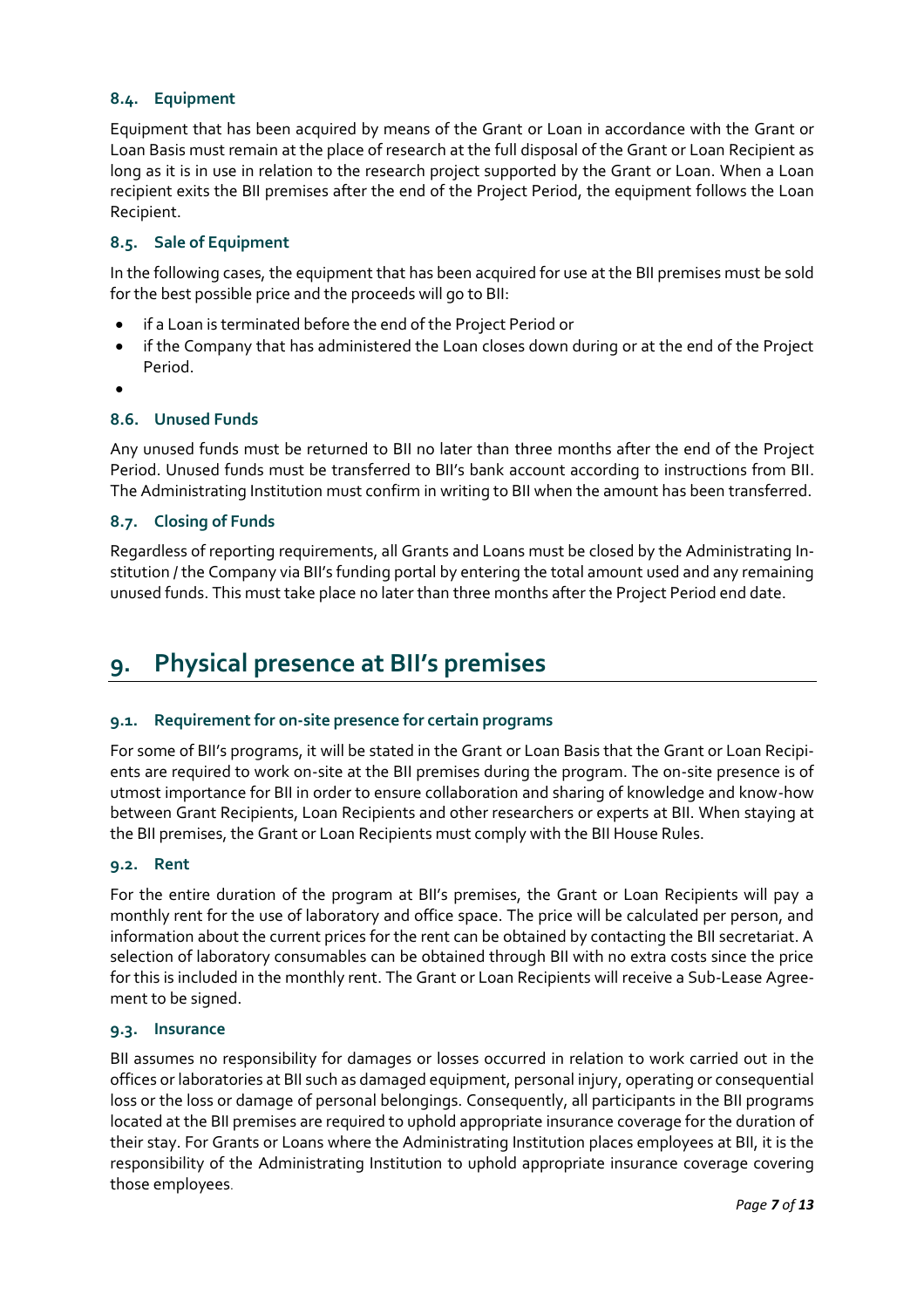# <span id="page-7-0"></span>**10. Confidentiality and compliance**

# **10.1. Confidential Disclosure Agreement**

Prior to transferring to the BII premises, the Grant or Loan Recipient will receive a confidentiality disclosure agreement to be signed, and the Grant or Loan Recipient undertakes to comply with the BII House Rules on practices concerning open collaboration and ethical behaviour at the BII premises.

# **10.2. Applicable laws**

The Grant or Loan Recipient furthermore undertakes to comply with all applicable laws, rules and standards, including handling of personal data.

# <span id="page-7-1"></span>**11. Impact reporting**

# **11.1. General**

Reporting is required in accordance with these Terms and Conditions, unless otherwise stated in the Grant or Loan Basis.

## **11.2. Web-based reporting system**

Reporting on the Grants and Loans, and the activities that are carried out during and after the Project Period, must be submitted on an annual basis via BII's web-based reporting system. BII will provide the Grant or Loan Recipient with a username and a password for the web-based reporting system.

## **11.3. Policies**

The Grant or Loan Recipient must stay updated on the current reporting policies and deadlines. These can be found on the Novo Nordisk Foundation's website: [https://impact.novonordisk](https://impact.novonordiskfonden.dk/grant-reporting/)[fonden.dk/grant-reporting/](https://impact.novonordiskfonden.dk/grant-reporting/)

## **11.4. Reporting period**

For Grants and Loans with a Project Period of two years or less, reporting must continue annually for three years after the end of the Project Period. For Grants or Loans with a Project Period of more than two years, reporting must continue annually for five years after the end of the Project Period.

# <span id="page-7-2"></span>**12. Financial reporting**

## **12.1. General**

The Grant or Loan Basis states whether and to what extent financial reporting is a requirement. BII uses three types of financial reporting: tranche reporting, annual reporting and final financial reporting. Financial reporting must utilize the same budgetary categories as the latest approved Budget or the categories included in a specific financial reporting template if one is provided by BII for the Grant or Loan. The financial reporting must show used as well as unused funds.

# **12.2. Co-applicant(s)**

If the application for a Grant includes one or more Co-applicants, the Co-applicants receiving funding shall not submit individual financial reporting to BII. The Grant Recipient is responsible for including the Grant amounts allocated to Co-applicants in the financial reporting to BII.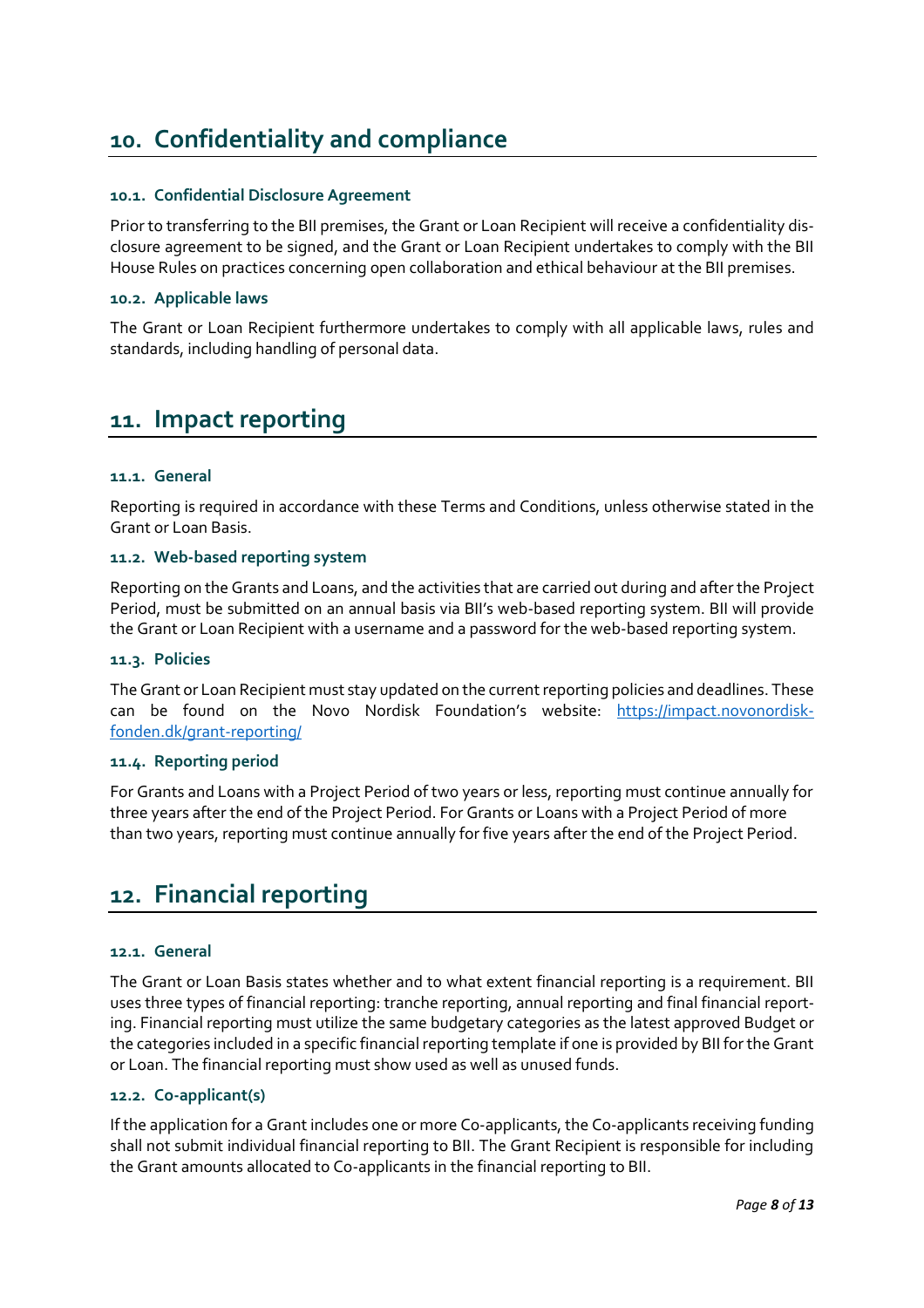# **12.3. Tranche reporting**

Upon the end of each tranche, the Loan Recipient must provide a financial report stating the expenses. Timely reporting must be carried out before the payment of another tranche can take place.

# **12.4. Annual reporting**

If stated in the Grant Agreement, the Administrating Institution must submit an annual report for the Grant on behalf of the Grant Recipient no later than three months after the end of the Project Period.

The first annual report may cover a period of up to 15 months if the start date of the Grant is within the last three months of a calendar year.

No separate annual report is required for the last calendar year of the Grant Period since this period is covered by the final financial report, if required in the Grant Agreement. The final financial report may cover a period of up to 15 months if the Grant Period ends within the first three months of a calendar year.

#### **12.5. Final financial reporting**

The Grant or Loan Recipient must provide a final financial report for the entire Project Period no later than three months after the end of the Project Period. The total amount used and any remaining unused funds must be disclosed.

### **12.6. Funding from another Party**

The Grant or Loan Recipient must inform BII of any Co-funding for the project, both obtained and expected. In this situation, BII reserves the right to deduct any duplicate amounts from the BII Grant or Loan amount or to demand return of funds.

#### **12.7. Interest**

Any interest earned on the Grant or Loan must be used in accordance with the Grant or Loan Basis and is not deducted from the Grant or Loan.

# <span id="page-8-0"></span>**13. Audit**

BII reserves the right to initiate an independent audit in order to determine whether the funds have been used in accordance with the Grant or Loan Basis. In this event, BII shall cover any costs related to the audit.

# <span id="page-8-1"></span>**14. Changes to the Grant Basis**

#### **14.1. Written Approval**

All significant changes to the Grant Basis require prior written approval from BII.

# **14.2. Significant changes**

The following (non-exhaustive list) are examples of significant changes:

- a change in the Project Period;
- a significant deviation in the Budget;
- a change in the purpose of the Grant as stated in the Grant Basis;
- a change of Administrating Institution;
- a change of Grant Recipient (see below in subsectio[n 14.4\)](#page-9-1);
- a change of Co-applicant.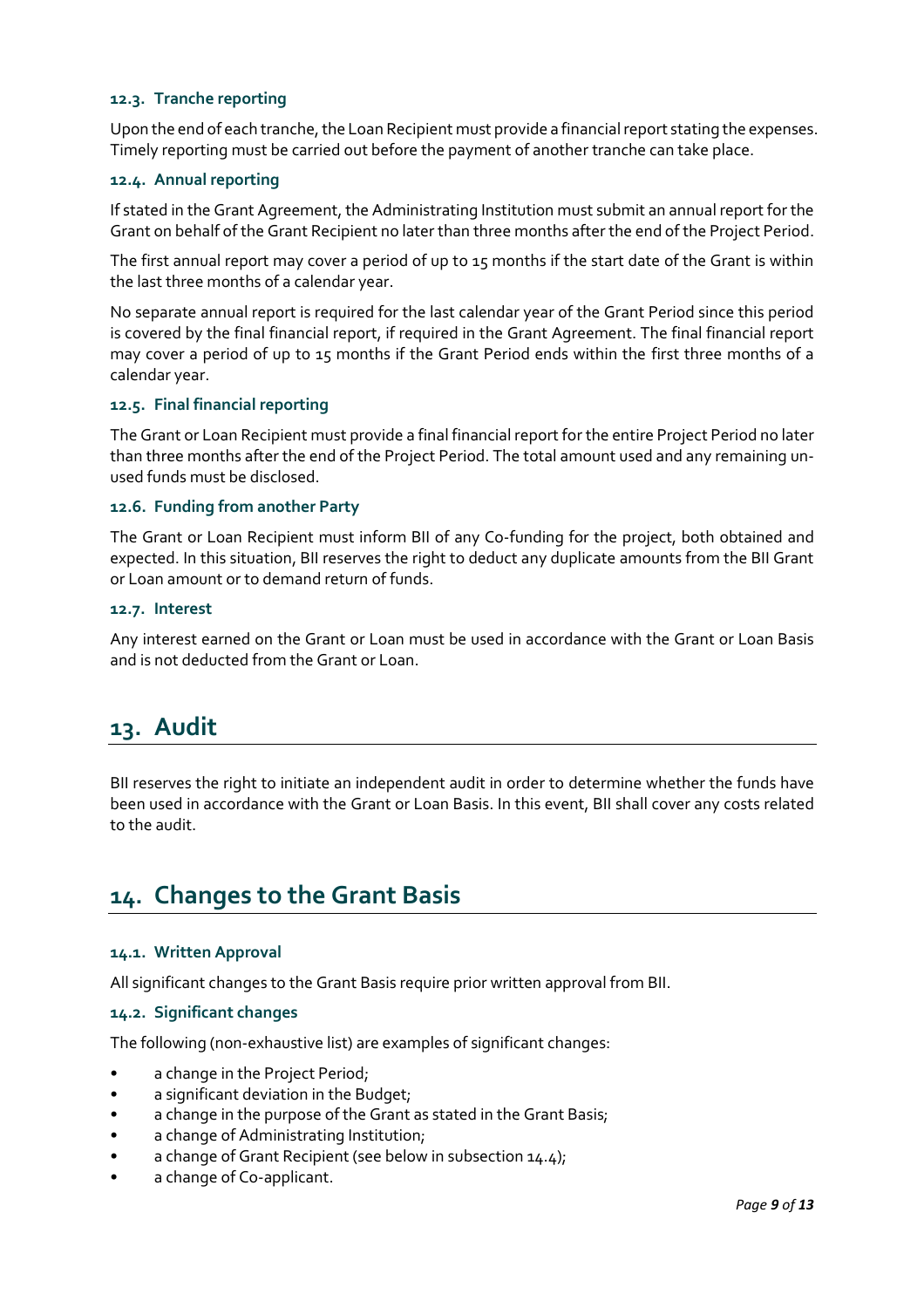# **14.3. Request for Changes**

When submitting a request for changes, the Grant Recipient is responsible for including all relevant documents and information to BII. Changes may not be implemented without a prior written approval from BII.

# <span id="page-9-1"></span>**14.4. Change of Grant Recipient**

If the Grant Recipient is unable or unwilling to continue as Grant Recipient, the Grant Recipient or the Administrating Institution must notify BII of the situation immediately and initiate a close dialogue with BII in the search for a potential new Grant Recipient. When the Grant Recipient or the Administrating Institution and BII agree on one or more initial candidates, the Grant Recipient or the Administrating Institution are required to nominate a successor to be Grant Recipient within 30 days of the agreement regarding the initial candidates by submitting:

- a report on the status of the Grant relating to the objectives in the Grant Basis, including a financial status report for the Grant;
- an explanation of the change of Grant Recipient; and
- a nominated candidate for the role of Grant Recipient and rationale for how the Grant Recipient fulfils that position.

# **14.5. Approval or rejection of candidates**

BII is required to approve or reject the nominated candidate within 30 days after receiving the above documentation. BII has a right to interview the nominated candidate. If the nominated candidate is approved by BII, BII will issue a new Grant Agreement for the remaining Project Period to the new Grant Recipient. Such agreement will supersede any previous or current agreements governing the Grant. If the nominated successor is not acceptable to BII, BII may terminate the Grant with 60 days' notice to the Grant or Loan Recipient and the Administrating Institution.

# <span id="page-9-0"></span>**15. Personal data**

## **15.1. Acceptance of use**

When submitting an application, BII will process personal data about the Applicant as described in this section to fulfil the Scope defined in section 3. This is further described in BII's privacy notice, section 2.1 "Grant applicant and payment of grants".

BII will also process personal data about the Grant or Loan Recipient for the purpose of assessing the impact of BII's Grants and Loans and associated statistical research, including for the purpose of optimizing the application process. More information about this processing of personal data is included in BII's privacy notice, section 2.2 "Grant administration and impact assessment".

## **15.2. Further information, including data subject's rights**

Please refer to section 3 "Transfers to countries outside the EU/EEA" of BII's privacy notice for general information on how BII transfers personal data and section 5 "Your rights" in relation to which rights Applicants and Grant or Loan Recipients have.

# **15.3. Privacy Notice**

The Foundation's privacy notice referred to in section 13 can be found on BII's website: [https://bii.dk/privacy-policy/.](https://bii.dk/privacy-policy/)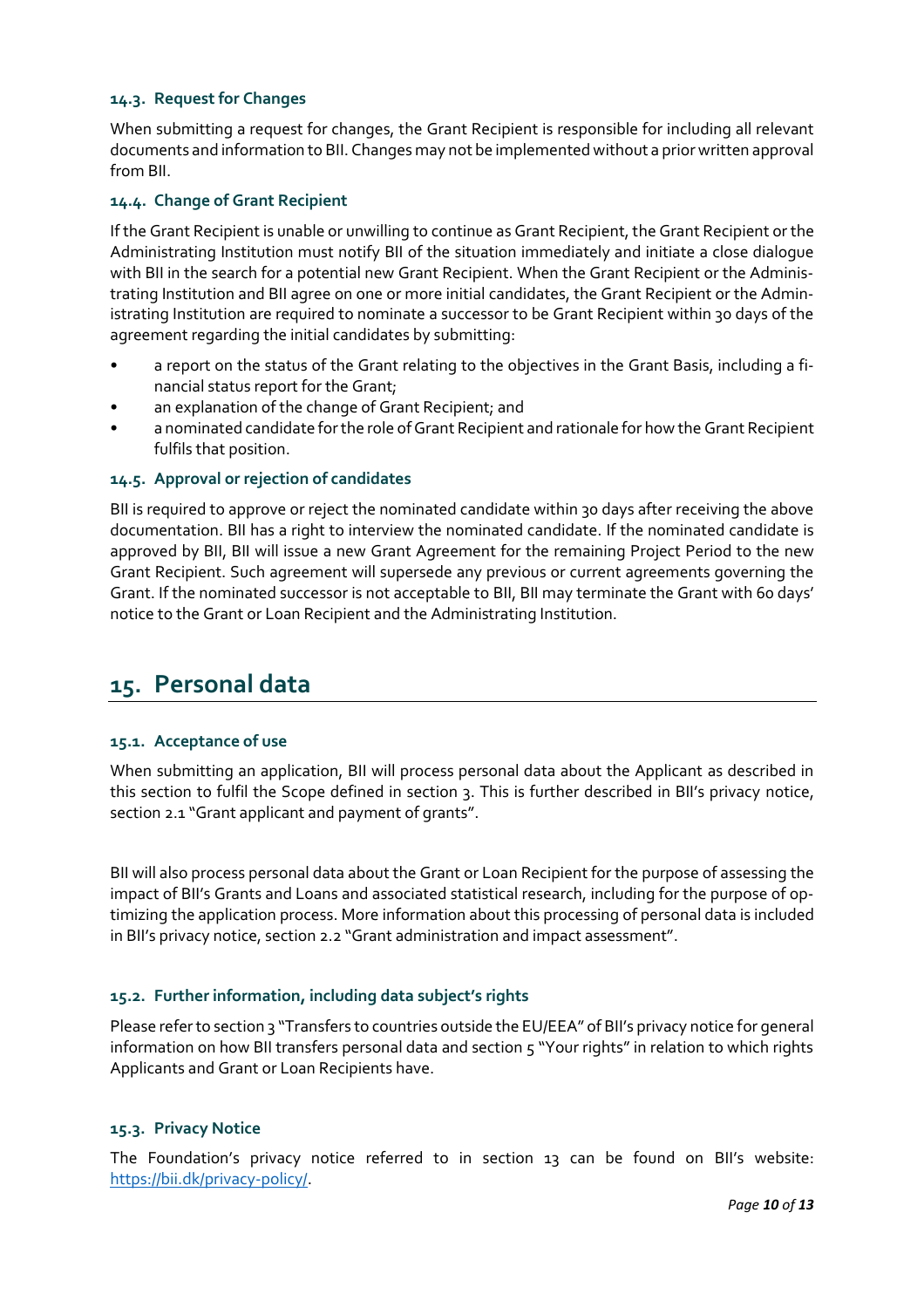# **15.4. Code of Conduct**

Under BII's Code of Conduct, persons affiliated with BII, including but not limited to Applicants, Co-Applicants and Grant Recipients, must collect and process personal data in accordance with applicable laws and regulations, including the General Data Protection Regulation (GDPR) in the European Union.

# <span id="page-10-0"></span>**16. Employment rules**

# **16.1. Employment**

For projects within the BII programs, employment of the Grant or Loan Recipient and staff supported by the Grant or Loan is subject to the current rules, practices and collective agreements of the Administrating Institution and all applicable laws.

## **16.2. Adjustment of Wages**

Wages to employees shall be supported by the Grant or Loan according to the Grant or Loan Basis and subject to adjustments required by BII.

Regarding projects carried out at the Administrating Institution, the Administrating Institution determines the wages under its current rules, practices and collective agreements.

At the request of BII, documentation must be provided confirming that any adjustment in employee wages supported by the Grant or Loan is based on an evaluation in accordance with current rules, practices and collective agreements.

# **16.3. Leave of Absence**

With the exception of rightful leave, that is maternal, paternal, parental and sickness leave, no leave can be taken from the project supported by the Grant or Loan during the Project Period. If an extension of the Project Period is desired due to rightful leave, BII must be informed in writing before such leave can take place. The Grant or Loan does not cover expenses in connection with rightful leave.

# <span id="page-10-1"></span>**17. Public communication and publication**

## **17.1. Public communication about the project**

BII strives to support research and to make research more visible in society. If the Grant or Loan Recipient mentions the project supported by the Grant or Loan in any form of publication or public communication, e.g. articles, posters, presentations and interviews, it must be stated that the project is supported by BII.

## **17.2. Branding of BII**

By participating in BII and receiving a Grant or a Loan from BII, the Grant or Loan Recipient accepts to contribute to and participate in various communication and branding of BII internally and externally.

## **17.3. Publications**

In publications, in the form of articles, posters or similar, the Grant's or Loan's reference number must be specified, e.g. "The work presented in this article is supported by BII, grant number: [specify grant number]". Publications and other research outputs, or communication that does not properly acknowledge the support of BII, may not be included in reporting to the BII.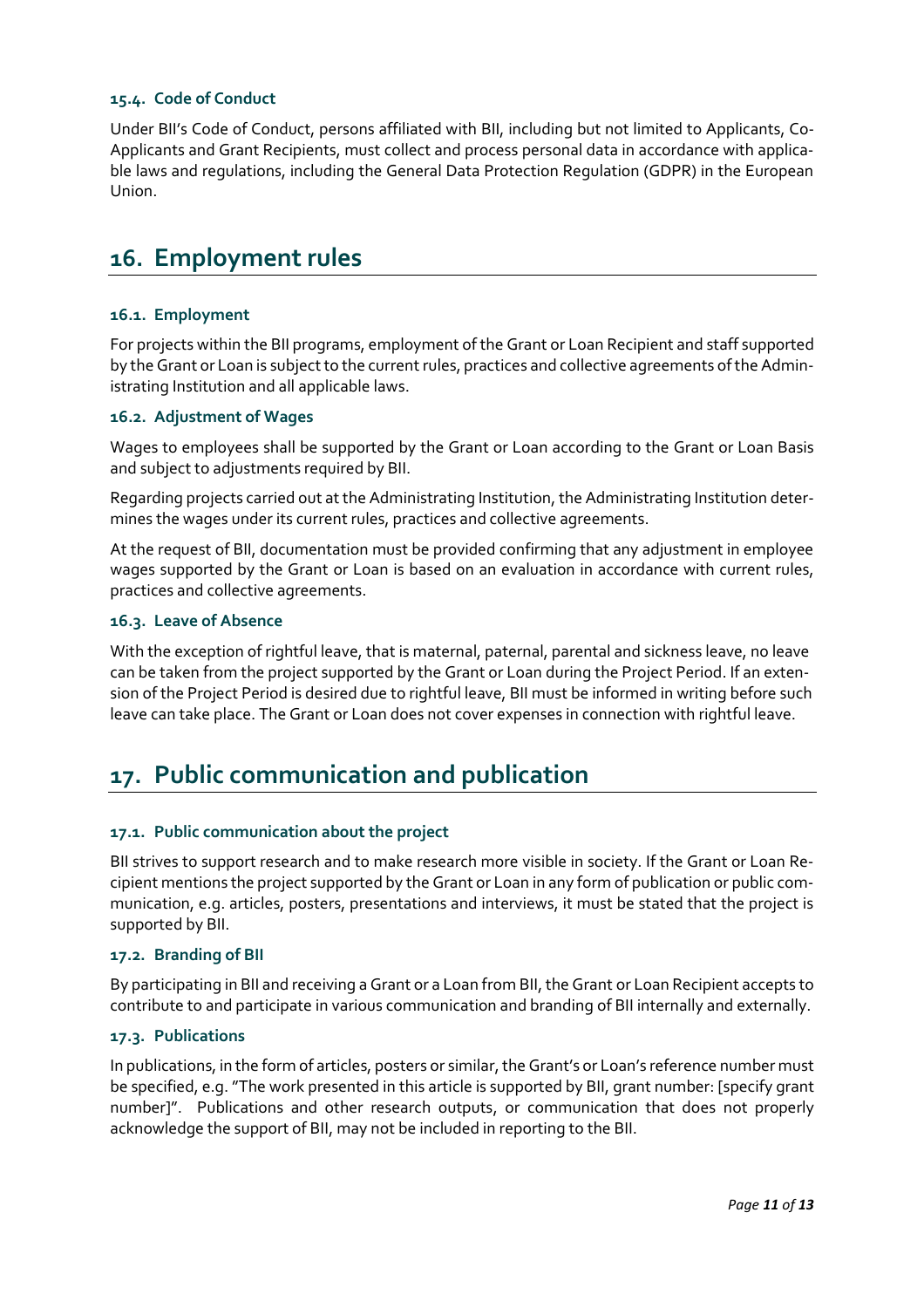#### **17.4. Representation of BII**

The Grant or Loan Recipient cannot represent BII or enter into commitments on behalf of BII.

# <span id="page-11-0"></span>**18. Intellectual property rights (IP)**

### **18.1. Ownership to IP**

IP generated through BII-funded projects will be owned by the Administrating Institution / Company (whichever is relevant) following usual Danish practices. Admittance to BII with a Loan requires that the Loan Recipient has obtained the necessary rights from the institutions owning the IP, either through licences or ownership, in order to facilitate progression of the project. IP generated by the Companies working in BII and financed with Loans will be owned by these Companies.

# **18.2. IP rights in Collaboration Agreements**

For some Grants, and if stated in the Grant Agreement, special considerations may apply for handling IP as specified in the Collaboration Agreement relating to that specific Grant.

# <span id="page-11-1"></span>**19. Tax and VAT**

The Grants and Loans from BII are complete and non-negotiable. Taxation matters in relation to the Grants and Loans are of no concern to BII. Please consult the relevant tax authorities for guidance on taxation issues.

# <span id="page-11-2"></span>**20. Non-compliance**

#### **20.1. Return of funds**

If the Grant or Loan Recipient does not comply with these Terms and Conditions, BII may rightfully demand a complete or partial return of the Grant or Loan. BII may also rightfully request that the Grant or Loan Recipient moves out of the BII premises with immediate effect.

#### **20.2. Examples of non-compliance**

Among other things, BII will regard it as non-compliance if:

- the Grant or Loan Recipient makes substantial changes to the Grant or Loan Basis without prior written approval from BII;
- the Grant or Loan Recipient does not comply with the Grant or Loan Basis;
- the Grant or Loan Recipient does not submit reports in due time in accordance with these Terms and Conditions or the Grant or Loan Basis;
- the Grant or Loan Recipient does not comply with the on-site presence requirements and/or the BII House Rules.

# **20.3. Written formal notice**

In the event of non-compliance, BII may, following an evaluation, send the Grant or Loan Recipient and the Administrating Institution a written formal notice stating that the non-compliance must be corrected within reasonable time. A deadline will be stated in the formal notice.

#### **20.4. Termination of the Grant or Loan**